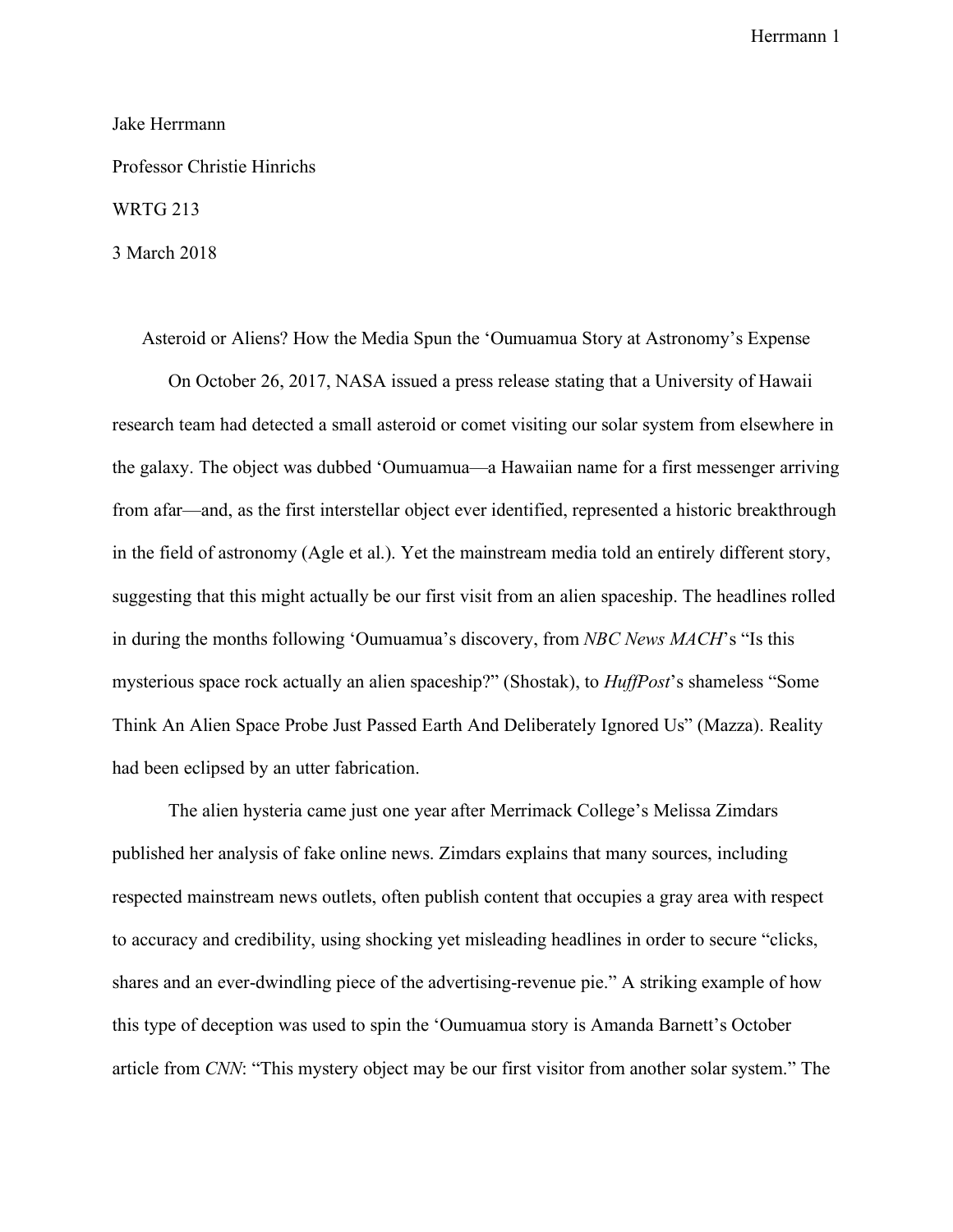headline, a classic example of clickbait, preys on the public's imagination as well as its ignorance, while the body of the article cleverly supports multiple interpretations of the story in order to protect CNN's credibility. The report firmly occupies the gray area of "Truthiness" identified by Zimdars and has, unfortunately, damaged the public's ability to truly appreciate the significance of ʻOumuamua's discovery.

Barnett carefully words her headline in order to create the unmistakable implication that a spaceship has entered our solar system. When Barnett's headline is contrasted with that of the original NASA press release from Agle et al.—"Small Asteroid or Comet 'Visits' from Beyond the Solar System"—its deliberately misleading nature becomes even more apparent. While Agle et al. refer to ʻOumuamua as an "Asteroid or Comet", Barnett calls it a "mystery object", leaving open the possibility that it is something else entirely and calling to mind the cultural icon of UFOs: Unidentified Flying Objects. Barnett goes so far as to call the object "our first visitor", plainly implying that it has arrived with the intention of making contact with us. And while Agle et al.'s headline merely describes ʻOumuamua as "from Beyond the Solar System", Barnett's describes it as "from *another* solar system" (emphasis added), allowing readers to infer that the object has departed from a specific solar system, somewhere it calls home. Barnett endows ʻOumuamua with agency and intelligence, qualities that Agle et al.'s headline does nothing to imply.

Barnett's headline also takes advantage of weaknesses in the general public's understanding of astronomy. Many people reading the headline are probably unaware that we have never previously detected an interstellar comet or asteroid and may assume that we have already identified many such objects entering our solar system. By referring to ʻOumuamua as "our *first* visitor from another solar system" (emphasis added), Barnett forces these unsuspecting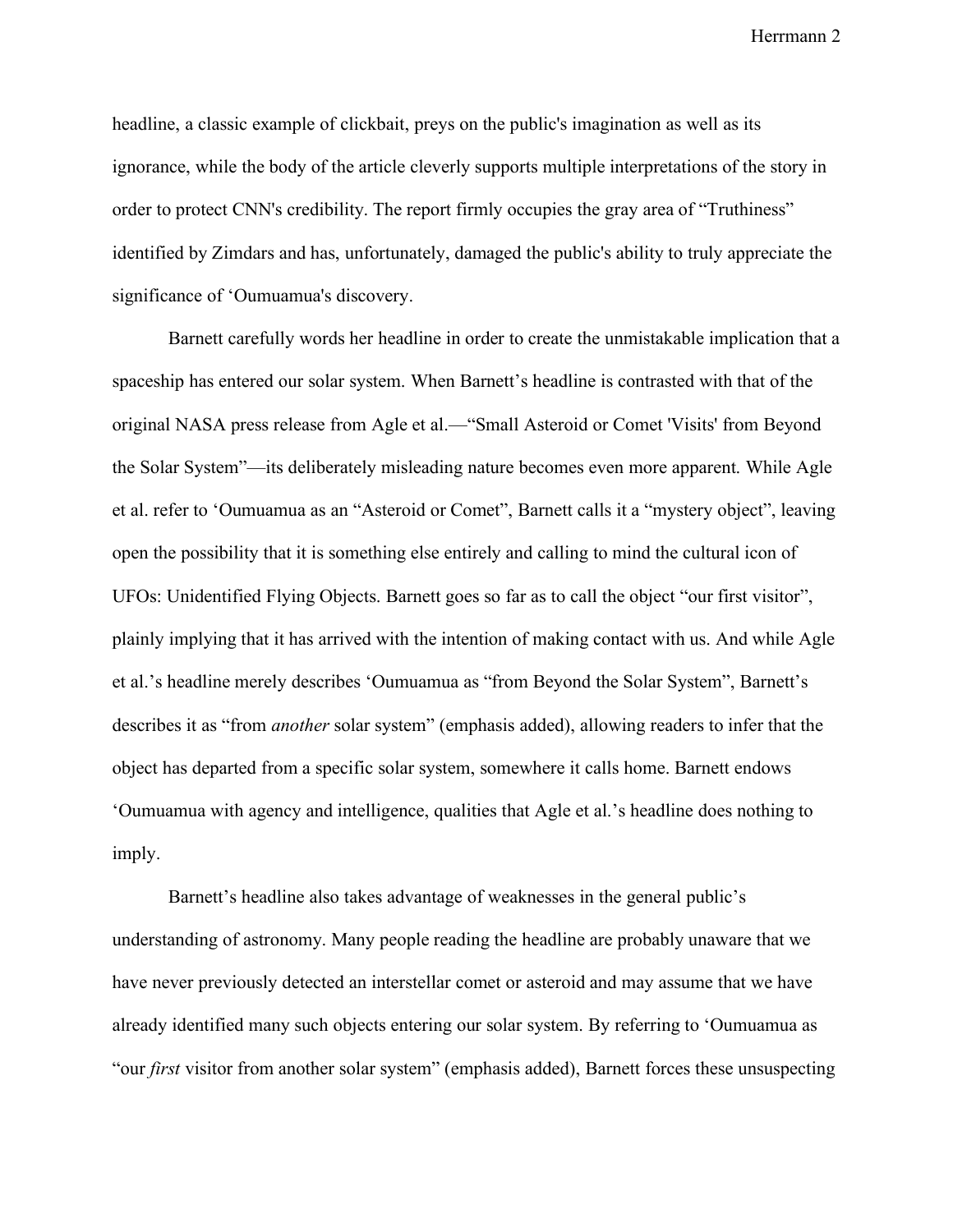readers to infer that the object is something other than a space rock. And, as previously stated, Barnett conveniently omits from her headline the phrase "Asteroid or Comet" (Agle et al.) that would prevent the misunderstanding. In turn, it is through such misleading reporting that news outlets such as CNN continue to foster widespread scientific illiteracy, maintaining their ability to exploit common areas of ignorance such as this one.

Yet most importantly, Barnett's headline appeals to our collective fascination with aliens. We *want* to believe ʻOumuamua is a spaceship. Aliens are a cultural icon; while some people marvel at the sheer novelty that making first contact would bring, others yearn on a much deeper level for some physical confirmation that we are not alone in the universe. Barnett is careful to state in her headline that the object "may be" our first interstellar visitor; by avoiding committing too strongly to her suggestion that we're being visited by aliens, she protects our suspension of disbelief. Too forceful a headline might trigger skeptical reactions and shatter her carefully crafted illusion. Instead, Barnett allows us to believe what we want to believe. She successfully subverts our rational capacities and speaks instead to our captivation with the possibility of extraterrestrial life—a captivation exemplified by the well-known catchphrase associated with *The X-Files*' alien-hunting Fox Mulder: "I want to believe."

Finally, Barnett uses the body of her article to leave the story open for interpretation. She introduces our visitor as a "small, fast-moving object", and while this is indeed an accurate description according to NASA's press release (Agle et al.), emphasizing these qualities also strengthens the association between ʻOumuamua and our traditional conception of a UFO darting across the sky. And while Agle et al. describe the object as an "asteroid -- or perhaps a comet", Barnett implies other possibilities, questioning: "Is [it] a comet? An asteroid? NASA's not sure." Barnett repeatedly emphasizes that the object is the "first of its kind" and fails to explain clearly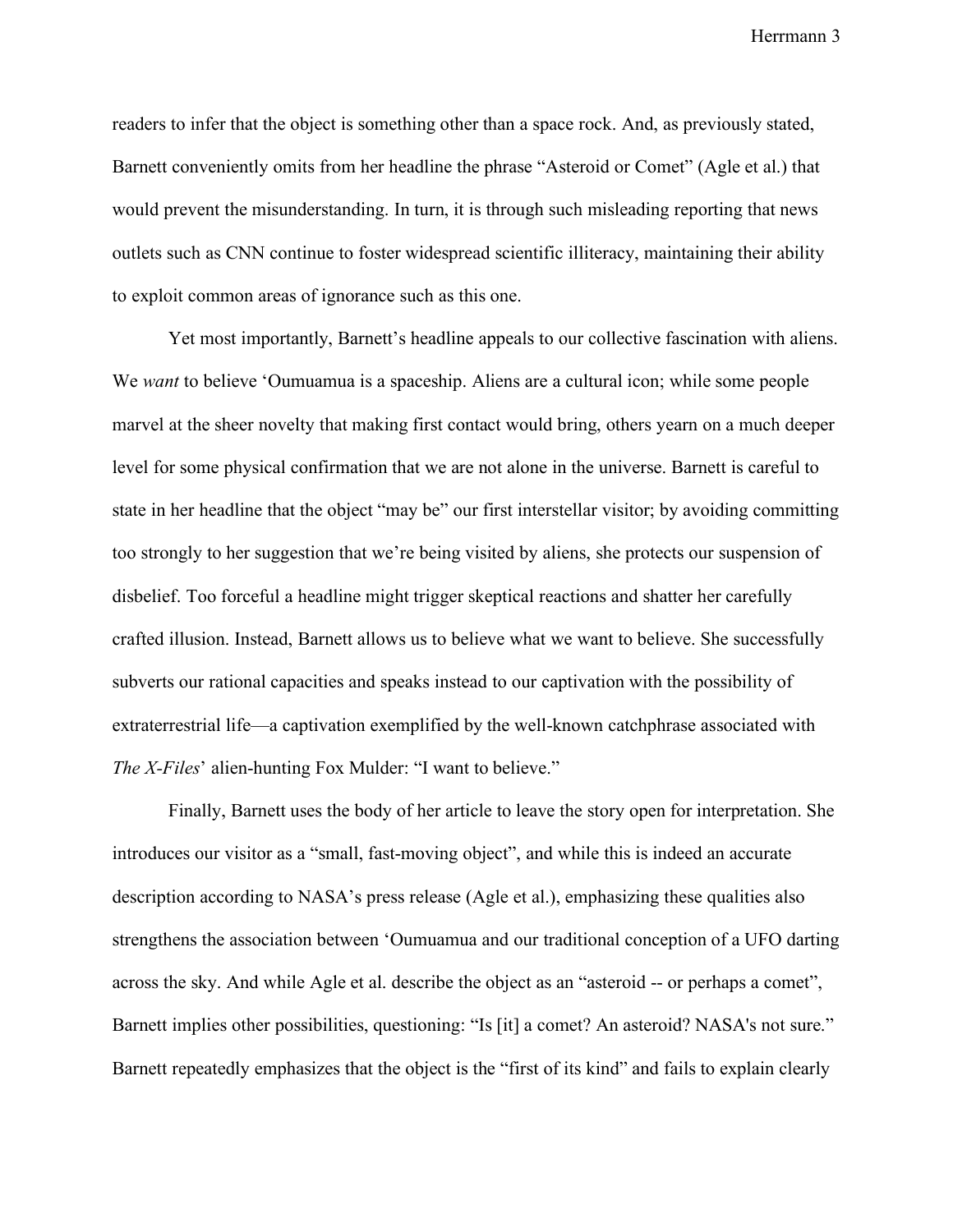that this is not because ʻOumuamua is fundamentally unlike an asteroid or comet, but because its trajectory marks it as foreign to our solar system (Agle et al.). Barnett is careful to remain logically consistent with the real story as well as the false one, providing her with an alibi should she be accused of deception and preserving CNN's reputation as a generally honest and trustworthy source of news—a reputation that allows the network to continue peddling clickbait and dubious reports. This established credibility further strengthens the emotional appeal of Barnett's narrative: not only are we willing to entertain the possibility of alien visitors because we want to, but also because the story originates from a supposedly reliable source. We can suspend our disbelief much more readily than we could if the story had come from an obscure news outlet or from a known source of fake news.

As a result of Barnett's deceptive report and others like it, we were robbed of the ability to fully benefit from ʻOumuamua's discovery. According to Matija Cuk, an astronomer at the SETI Institute, ʻOumuamua's elongated proportions and tumbling motion defied our expectations of interstellar objects, providing valuable insight into the nature of other solar systems. University of Hertfordshire researcher Fabo Feng argues that ʻOumuamua's characteristics shed light on the formation of stars and planets and the amount of mass their debris contributes to our galaxy. Studying ʻOumuamua may even help us prepare for possible collisions with other interstellar objects and potentially avoid "catastrophic events such as mass extinctions" (Feng). Had it been accurately reported, the story of ʻOumuamua would have allowed a much greater segment of the population to learn about these discoveries and gain a deeper appreciation for our galaxy, while scientists studying ʻOumuamua could have enjoyed increased support for public funding as well as the opportunity to attract new students to astronomy and related fields. Instead, many people were left speculating about aliens and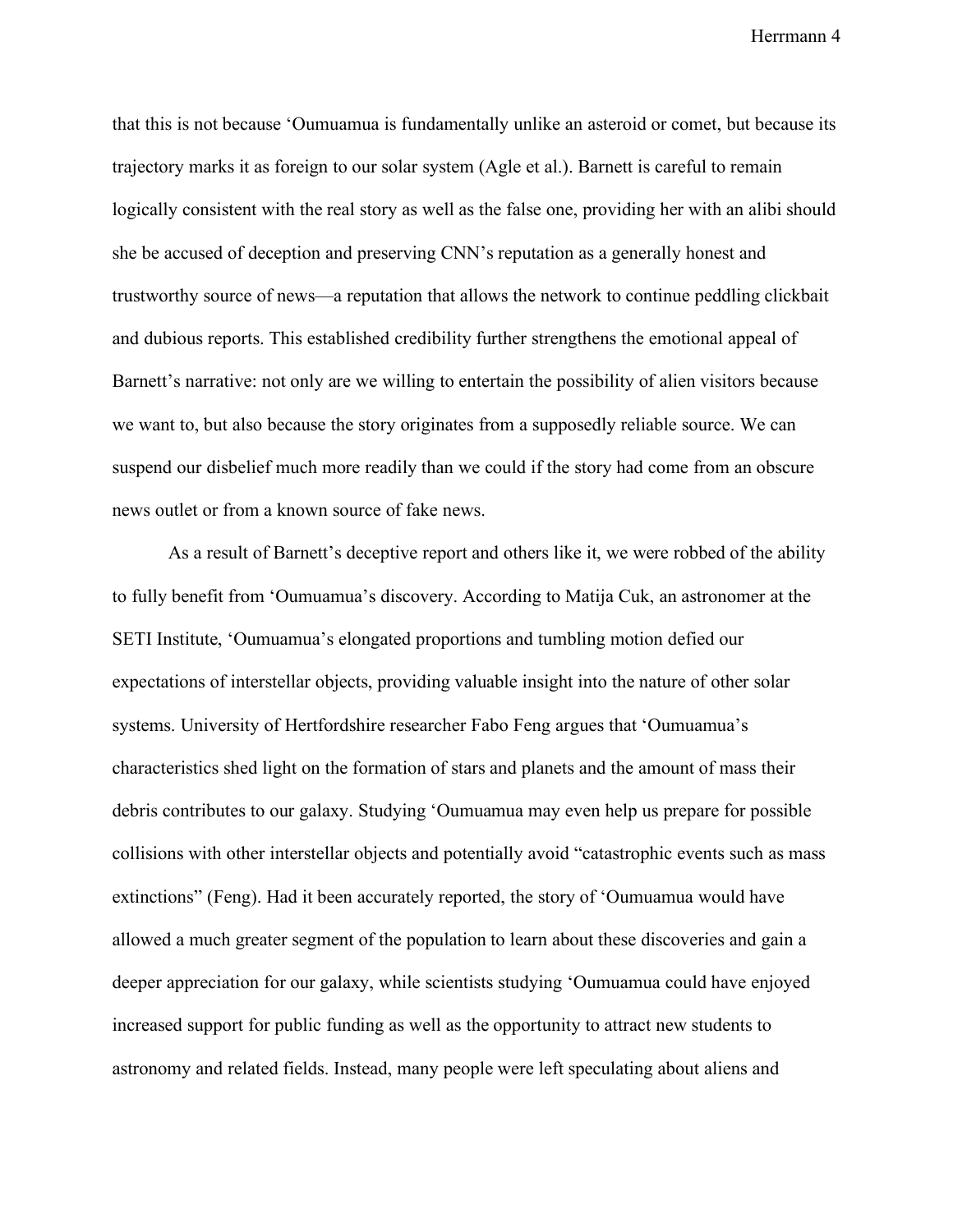debating the veracity of the recent reports, as demonstrated by the reactions to CNN's *Facebook* post on the "mysterious object" (CNN). Furthermore, those who wished to report on the real story were first tasked with debunking the false narrative, as evidenced by headlines such as *Wired UK*'s "It isn't an alien spacecraft, but we should still study 'Oumuamua'' (Beall). Real science journalists were forced to treat ʻOumuamua as something of a disappointment and defend its actual significance from comparison with an outlandish alternative for which there was never any evidence in the first place.

The mainstream media's reaction to the discovery of ʻOumuamua illustrates Zimdars' warnings about the prevalence of fake online news. We have begun to expect fantasy and wish fulfillment over substantive insights into the nature of our own universe. The public understanding of science is at risk of becoming little more than a modern secular mythology masquerading as the result of empirical investigation. In response, Zimdars and others strive to educate Internet users on separating fact from fiction. Certainly, skepticism plays a critical role in combating fake news—yet the situation calls for systemic changes. Clickbait in particular is the natural consequence of an online ecosystem dominated by advertising, not to mention social media's exploitation of the human desire for attention and approval, resulting in a widespread addiction to likes, shares, and followers. We need to fundamentally reevaluate our financial and technological models if we want to put an end to the spread of fake news. In doing so, we will liberate our time and attention from lies and misdirection and strengthen legitimate relationships between the scientific community and the general population, allowing us to better cooperate in order to support real discoveries and innovations.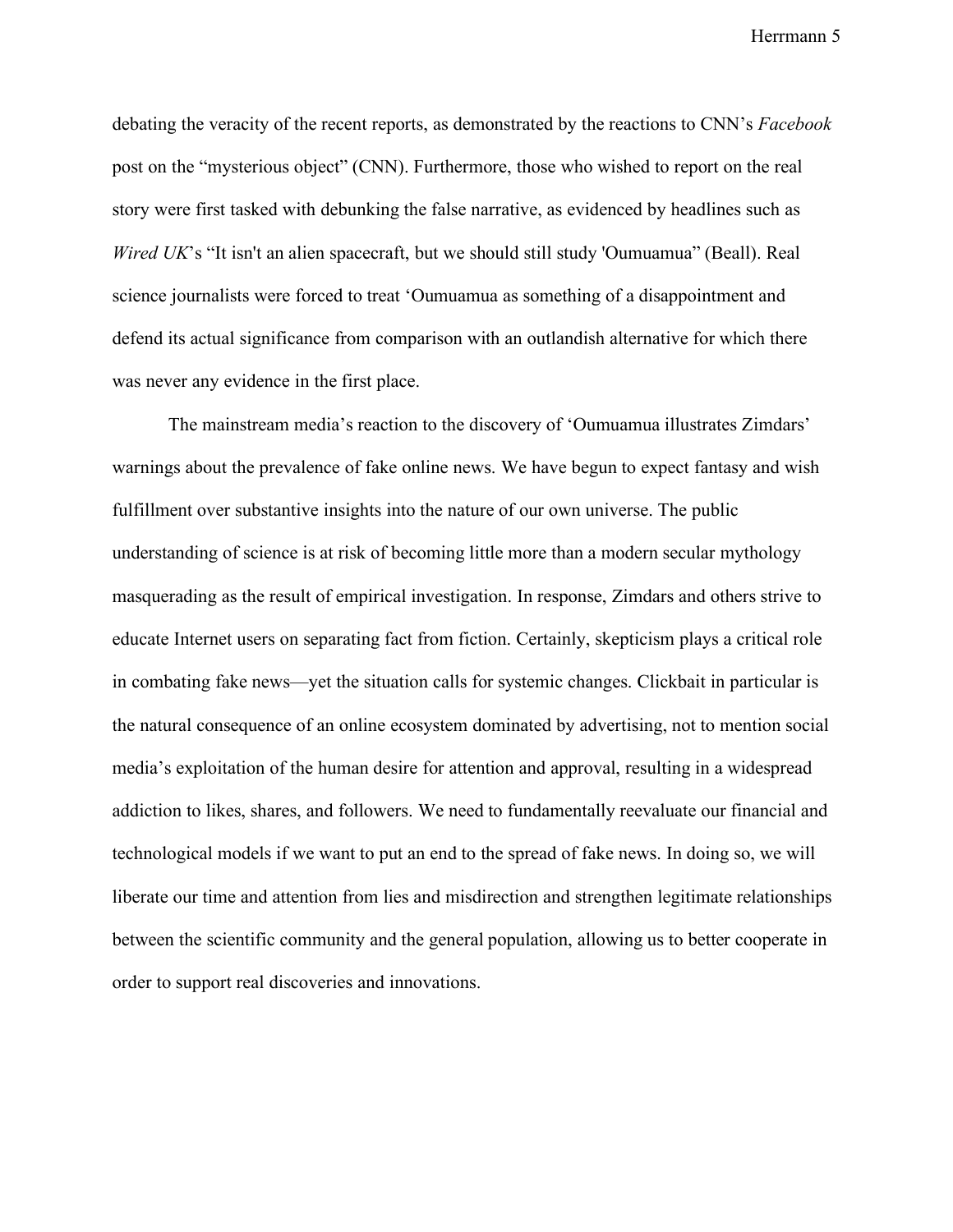## Works Cited

- Agle, D. C., et al. "Small Asteroid or Comet 'Visits' from Beyond the Solar System." *NASA,* edited by Tony Greicius, *NASA/JPL-Caltech,* 17 Nov. 2017, www.nasa.gov/feature/jpl/small-asteroid-or-comet-visits-from-beyond-the-solar-system. Accessed 2 March 2018.
- Barnett, Amanda. "This mystery object may be our first visitor from another solar system." *CNN,*  29 Oct. 2017, www.cnn.com/2017/10/27/us/mystery-object-solar-system-trnd. Accessed 2 March 2018.
- Beall, Abigail. "It isn't an alien spacecraft, but we should still study 'Oumuamua." *Wired UK,* 12 Dec. 2017, https://www.wired.co.uk/article/oumuamua-is-not-an-interstellar-spacecraft. Accessed 2 March 2018.
- CNN. "A small, fast-moving object is zipping through our solar system. And NASA National Aeronautics and Space Administration doesn't know where it came from." *Facebook,* 27 Oct. 2017, www.facebook.com/cnn/posts/10157502407391509. Accessed 2 March 2018.
- Cuk, Matija. "The Three Surprises of 'Oumuamua." *SETI Institute,* 30 Jan. 2018, www.seti.org/three-surprises-of-oumaumau. Accessed 2 March 2018.
- Feng, Fabo. "How I discovered the origins of the cigar-shaped alien 'asteroid' 'Oumuamua." *The Conversation,* 4 Jan. 2018, www.theconversation.com/how-i-discovered-the-origins-ofthe-cigar-shaped-alien-asteroid-oumuamua-89577. Accessed 2 March 2018.

Mazza, Ed. "Some Think An Alien Space Probe Just Passed Earth And Deliberately Ignored Us."

*HuffPost,* 20 Dec. 2017, www.huffingtonpost.com/entry/aliens-ignoring-usoumuamua\_us\_5a3a1d28e4b025f99e133121. Accessed 2 March 2018.